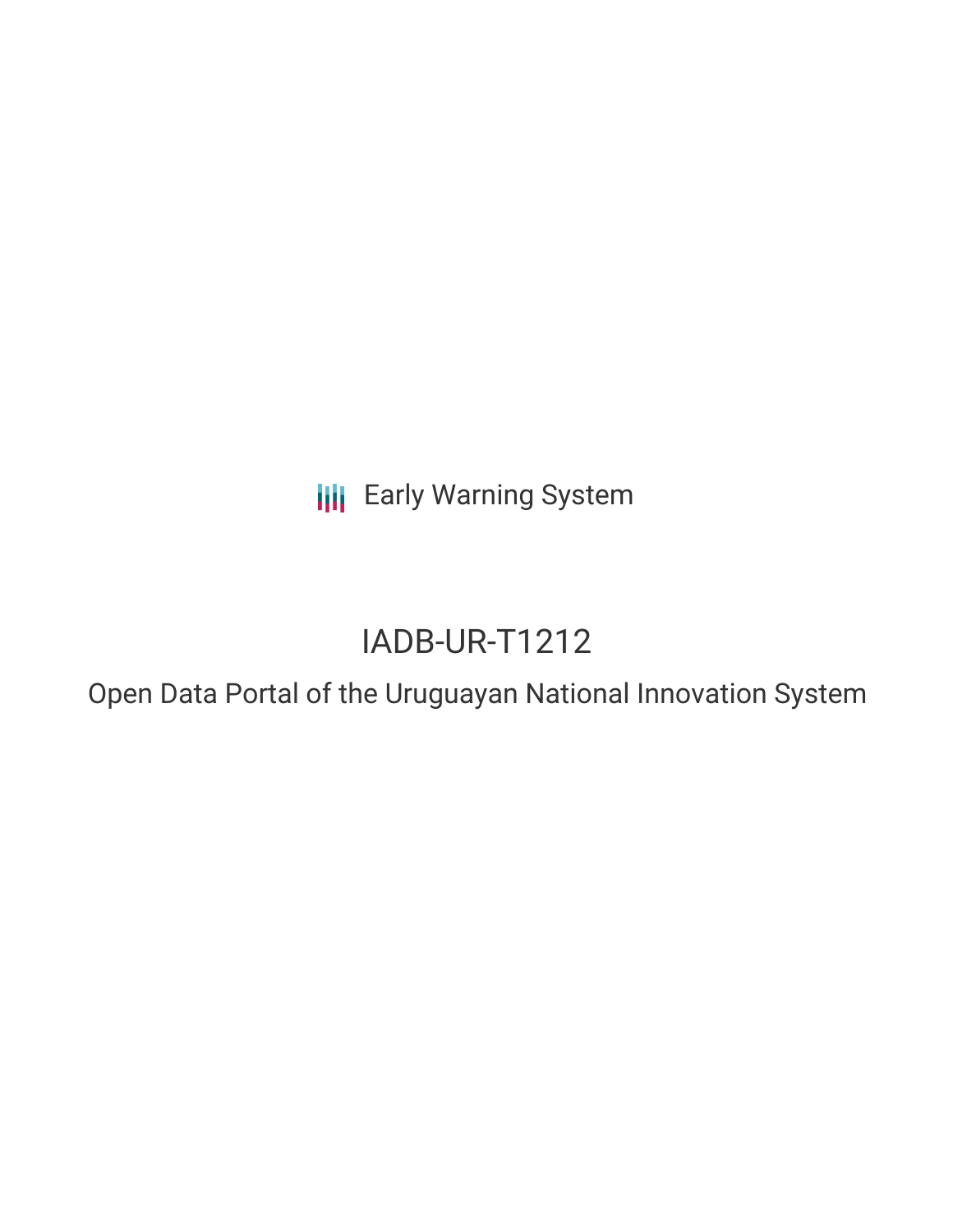

### **Quick Facts**

| <b>Countries</b>               | Uruguay                                   |
|--------------------------------|-------------------------------------------|
| <b>Financial Institutions</b>  | Inter-American Development Bank (IADB)    |
| <b>Status</b>                  | Approved                                  |
| <b>Bank Risk Rating</b>        | U                                         |
| <b>Voting Date</b>             | 2019-12-04                                |
| <b>Sectors</b>                 | Law and Government, Technical Cooperation |
| <b>Investment Type(s)</b>      | Grant                                     |
| <b>Investment Amount (USD)</b> | $$0.15$ million                           |
| <b>Project Cost (USD)</b>      | \$ 0.17 million                           |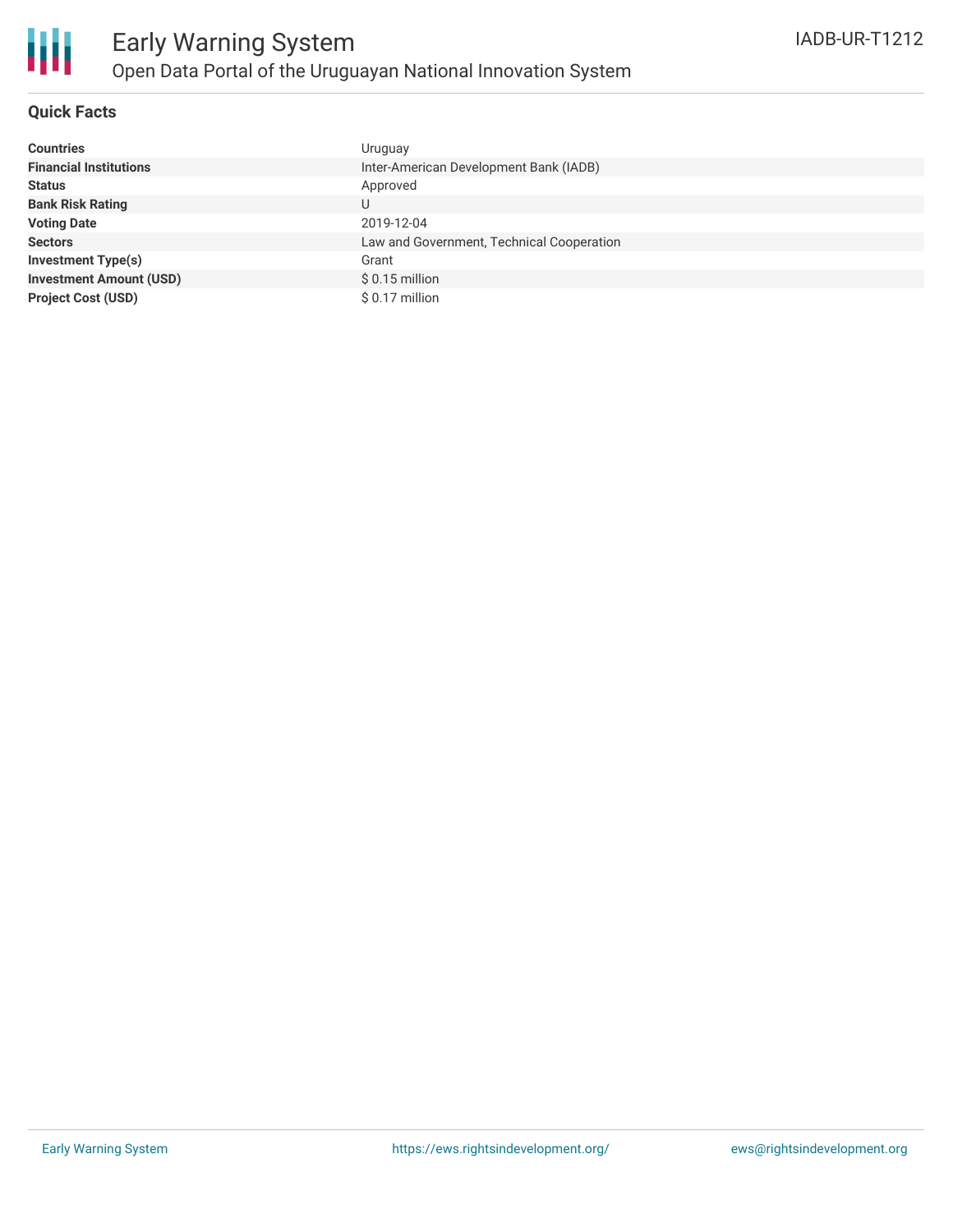

### **Project Description**

According to the Bank's website, this project finances support for the National Agency for Research and Innovation (ANII) in the generation, systematisation and dissemination of information and indicators to improve the processes of design, monitoring and evaluation of politicies, programmes and instruments for the promotion of Science, Technology, Innovation and Entrepreneurship (CTIE).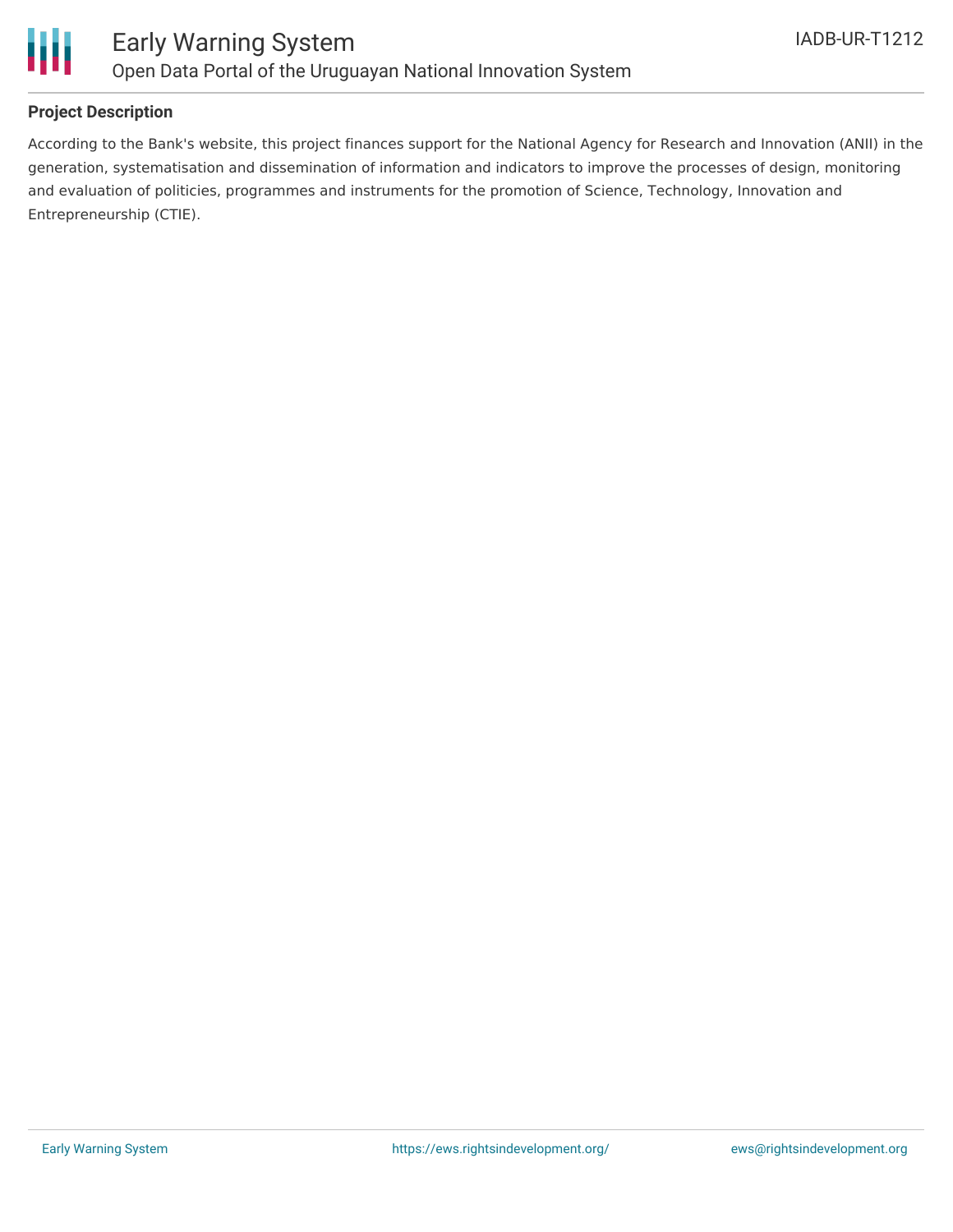

# Early Warning System Open Data Portal of the Uruguayan National Innovation System

### **Investment Description**

• Inter-American Development Bank (IADB)